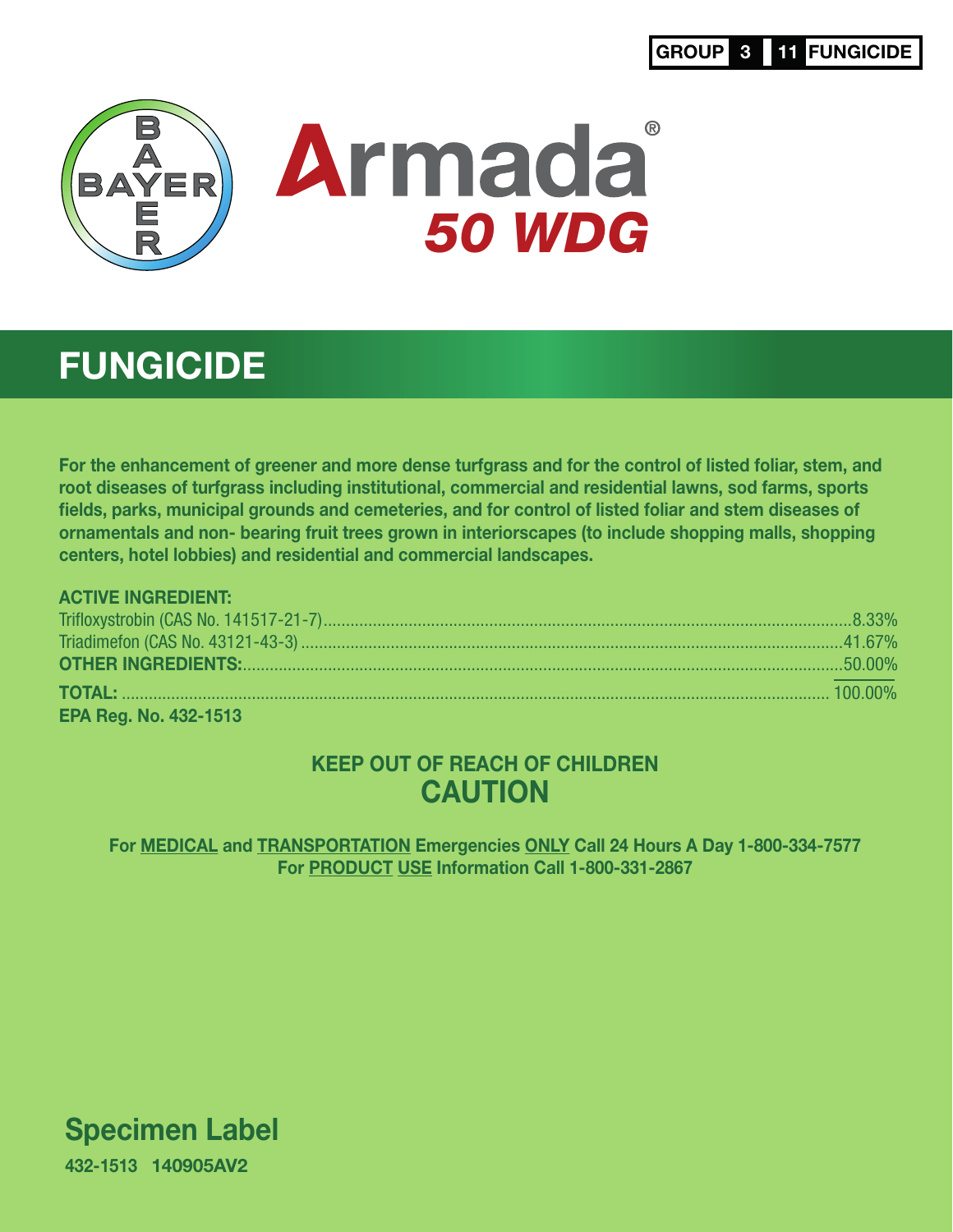| <b>FIRST AID</b>                                                                                                                                                                            |                                                                                                                                                                                                                                                                                 |  |
|---------------------------------------------------------------------------------------------------------------------------------------------------------------------------------------------|---------------------------------------------------------------------------------------------------------------------------------------------------------------------------------------------------------------------------------------------------------------------------------|--|
| If in eyes:                                                                                                                                                                                 | • Hold eye open and rinse slowly and gently with water for 15 to 20 minutes. Remove contact lenses, if present, after the first 5<br>minutes, then continue rinsing eye.<br>• Call a poison control center or doctor for treatment advice.                                      |  |
| If on skin<br>or clothing:                                                                                                                                                                  | • Take off contaminated clothing.<br>• Rinse skin immediately with plenty of water for 15 to 20 minutes.<br>• Call a poison control center or doctor for treatment advice.                                                                                                      |  |
| If swallowed:                                                                                                                                                                               | • Call a poison control center or doctor immediately for treatment advice.<br>• Have person sip a glass of water if able to swallow.<br>. Do not induce vomiting unless told to do so by a poison control center or doctor.<br>• Do not give anything to an unconscious person. |  |
| If inhaled:                                                                                                                                                                                 | • Move person to fresh air.<br>• If person is not breathing, call 911 or an ambulance, then give artificial respiration, preferably mouth to-mouth if possible.<br>• Call a poison control center or doctor for further treatment advice.                                       |  |
| Have the product container or label with you when calling a poison control center or doctor or going for treatment. You may also contact<br>1-800-334-7577 for emergency medical treatment. |                                                                                                                                                                                                                                                                                 |  |
|                                                                                                                                                                                             |                                                                                                                                                                                                                                                                                 |  |

**Note to Physician:** If ingested, induce emesis or lavage stomach. Treat symptomatically.

# **PRECAUTIONARY STATEMENTS**

#### **HAZARDS TO HUMANS AND DOMESTIC ANIMALS CAUTION**

Causes moderate eye irritation. Harmful if swallowed, inhaled or absorbed through the skin. Prolonged or frequently repeated skin contact may cause allergic reactions in some individuals. Avoid breathing dust or spray mist. Avoid contact with eyes, skin or clothing. Wash thoroughly with soap and water after handling. Remove contaminated clothing and wash clothing before reuse.

# **Personal Protective Equipment (PPE)**

#### **Applicators and other handlers must wear:**

- Long-sleeved shirt and long pants.
- Chemical-resistant gloves made of waterproof material such as neoprene, butyl rubber, barrier laminate or nitrile rubber when mixing/loading, when using handheld equipment or handheld nozzles.
- Shoes plus socks
- Chemical-resistant apron, when mixing/loading or cleaning spills or equipment.
- See engineering controls for additional requirements.

Discard clothing and other absorbent materials that have been drenched or heavily contaminated with this product's concentrate. Do not reuse them.

Follow manufacturer's instructions for cleaning/maintaining PPE. If no such instructions exist for washables, use detergent and hot water. Keep and wash PPE separately from other laundry.

#### **Engineering Control Statements**

When handlers use closed systems, enclosed cabs or aircraft in a manner that meets the requirements listed in the Worker Protection Standard (WPS) for agricultural pesticides [40 CFR 170.240(d)(4-6)], the handler PPE requirements may be reduced or modified as specified in the WPS.

# **User Safety Recommendations**

Users should:

- Wash hands thoroughly with soap and water before eating, drinking, chewing gum, using tobacco or using the toilet.
- Remove clothing/PPE immediately if pesticide gets inside. Then wash thoroughly and put on clean clothing.
- Remove PPE immediately after handling this product. Wash the outside of gloves before removing. As soon as possible, wash thoroughly and change into clean clothing.

# **ENVIRONMENTAL HAZARDS**

This pesticide is toxic to fish and aquatic invertebrates. Do not apply directly to water or to areas where surface water is present or to intertidal areas below the mean high water mark. Drift and runoff may be hazardous to aquatic organisms in neighboring areas. Do not contaminate water when disposing of equipment wash water or rinsate.

# **Ground Water Advisory**

The active ingredients in this product have properties and characteristics associated with chemicals detected in ground water. The use of this chemical in areas where soils are permeable, particularly where the water table is shallow may result in ground water contamination. Do not make applications when weather conditions favor drift from target area.

# **PHYSICAL OR CHEMICAL HAZARDS**

Do not use, pour, spill or store near heat or open flame.

# **DIRECTIONS FOR USE**

# **It is a violation of federal law to use this product in a manner inconsistent with its labeling.**

Do not apply this product in a way that will contact workers or other persons, either directly or through drift. Only protected handlers may be in the area during application. For any requirements specific to your State or Tribe, consult the agency responsible for pesticide regulation.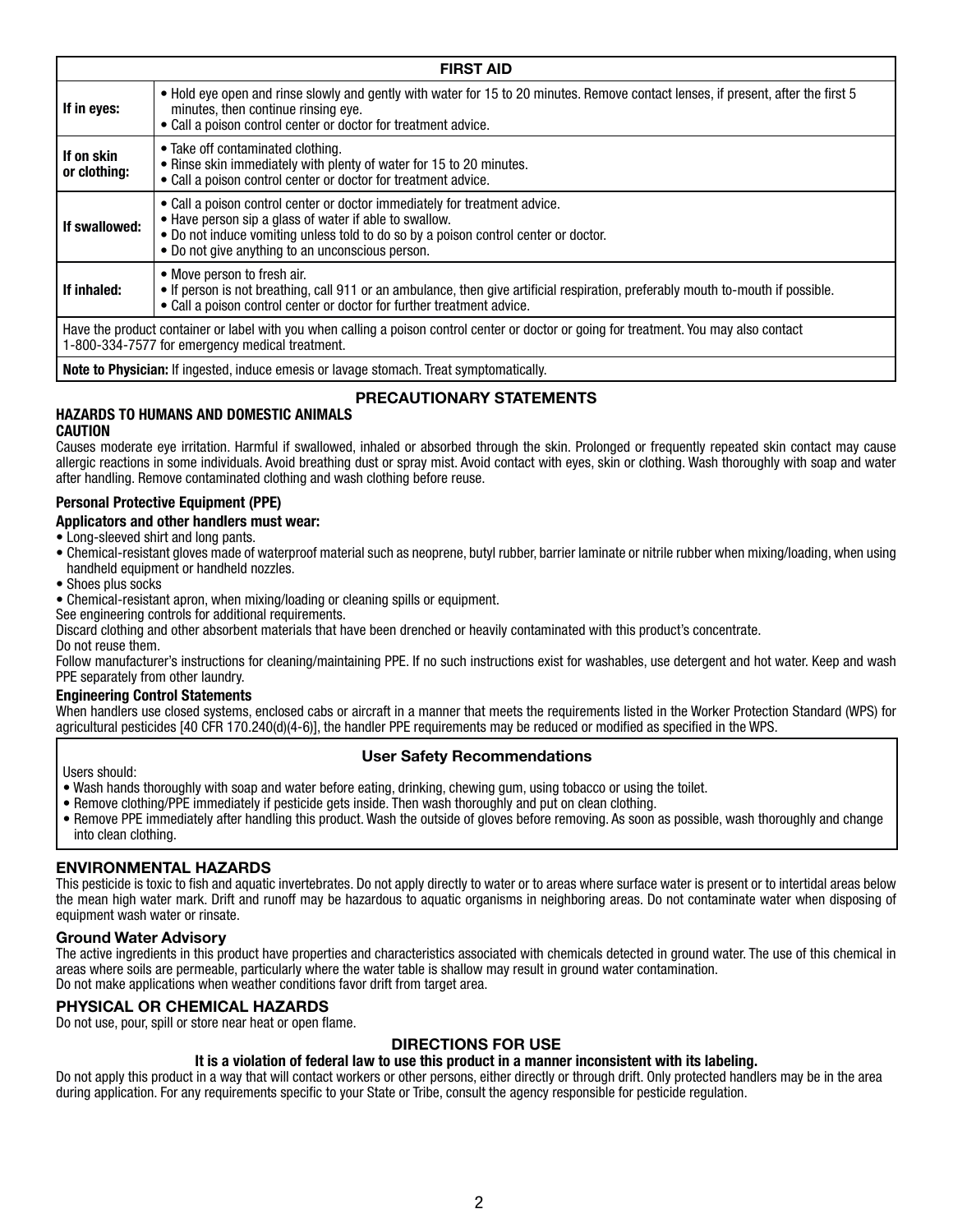# **AGRICULTURAL USE REQUIREMENTS**

Use this product only in accordance with its labeling and with the Worker Protection Standard, 40 CFR part 170. This Standard contains requirements for the protection of agricultural workers on farms, forests, nurseries and greenhouses, and handlers of agricultural pesticides. It contains requirements for training, decontamination, notification and emergency assistance. It also contains specific instructions and exceptions pertaining to the statements on this label about personal protective equipment (PPE) and restricted- entry interval. The requirements in this box only apply to uses of this product that are covered by the Worker Protection Standard.

Do not enter or allow worker entry into treated areas during the restrictedentry interval (REI) of 12 hours.

**Exception:** If the product is applied by drenching, the Worker Protection Standard, under certain circumstances, allows workers to enter the treated area if there will be no contact with anything that has been treated.

PPE required for early entry to treated areas that is permitted under the Worker Protection Standard and that involves contact with anything that has been treated, such as plants, soil or water is:

• Long sleeved shirt and long pants

• Chemical-resistant gloves made of any waterproof material

• Shoes plus socks

# **NON-AGRICULTURAL USE REQUIREMENTS**

The requirements in this box apply to uses of this product that are NOT within the scope of the Worker Protection Standard for agricultural pesticides (40 CFR part 170). The WPS applies when this product is used to produce agricultural plants on farms, forests, nurseries or greenhouses. Do not enter treated areas without protective clothing until sprays have dried.

# **PRODUCT INFORMATION**

#### **Mixing Procedures**

Prepare no more spray mixture than is needed for the immediate operation. Thoroughly clean spray equipment before using this product. Agitation is necessary for proper dispersal of the product. Maintain agitation throughout the spraying operation. Do not let the spray mixture stand overnight in the spray tank. Flush the spray equipment thoroughly following each use and apply the rinsate to a previously treated area.

**ARMADA® 50 WDG Alone:** Add 1/2 of the required water to the mix tank. With the agitator running, add the prescribed dose of **ARMADA 50 WDG** to the tank. Continue agitation while adding the remainder of the water. Begin application of the solution after **ARMADA 50 WDG** has completely dispersed into the mix water. Maintain agitation until all of the mixture has been applied.

**ARMADA 50 WDG+ Tank Mixtures:** Add 1/2 of the required amount of water to the tank mix. Start the agitation running before adding **ARMADA 50 WDG**  and any tank mix partner(s). In general, tank mix partners must be added in this order: (1) products packaged in water soluble packaging, wettable powders, wettable granules (such as **ARMADA 50 WDG**, (2) liquid flowables, liquids; and (3) emulsifiable concentrates. Always allow each tank mix partner to become fully dispersed before adding the next product. Provide sufficient agitation while adding the remainder of the water. Maintain agitation until all of the mixture has been applied.

If using **ARMADA 50 WDG** in a tank mixture, observe all restrictions, directions for use, crop/sites, use rates, dilution ratios, precautions and limitations that appear on the tank mix product label. Do not exceed labeled dosage rate and follow the most restrictive label precautions and limitations. This product must not be mixed with any product that prohibits such mixing. Tank mixtures or other applications of products referenced on this label are permitted only in those states in which the referenced products and uses are registered. **ARMADA 50 WDG** is compatible with most insecticide, fungicide and foliar nutrient products. However, the compatibility of **ARMADA 50 WDG** with tank mix partners must be tested before use.

To determine biological compatibility with other products, mix the products in the desired proportions, spray on target plants and observe for phytotoxicity seven days after the application.

**Use with additives:** Use of spray additives is not required. Any spray additive must be evaluated prior to use. Do not use in conjunction with organosilicatebased products or plant injury may occur. Label directions are based on data with no additives.

**Chemigation:** Do not apply this product through any type of irrigation system.

**Aerial Application:** Do not apply by aerial application.

**Resistance Management: ARMADA 50 WDG** contains the strobilurin class of chemistry, which exhibits no known cross-resistance to other chemical classes including sterol inhibitors, dicarboximides, benzimidazoles, anilinopyrimidines or phenylamides. However, certain fungal pathogens are known to develop resistance to products used repeatedly. Because resistance development cannot be predicted, the use of this product must conform to resistance management strategies. Such strategies may include rotating and/or tank mixing with products having different modes of action; or limiting the total number of applications per season. Bayer encourages responsible product stewardship to ensure effective long-term control of the fungal diseases on this label. See specific directions in the turf section and the ornamentals section.

# **TURFGRASS DISEASE CONTROL**

**ARMADA 50 WDG** is a preventive and curative fungicide that may be applied to turf sites including institutional, commercial and residential lawns, sod farms, sports fields, parks, municipal grounds and cemeteries.

**ARMADA 50 WDG** is a broad spectrum fungicide for the control of dollar spot (*Sclerotinia homoeocarpa*), brown patch (*Rhizoctonia solani*), anthracnose (*Colletotrichum graminicola*), red thread (*Corticium fuciforme*), pink patch (*Limonomyces roseipellis*), leaf spot (*Bipolaris* spp., *Drechslera* spp.), gray leaf spot (*Pyricularia grisea*), rust (*Puccinia spp.*), pink snowmold (*Microdochium nivale*), microdochium patch (*Microdochium nivale*), southern blight (*Sclerotium rolfsii*), stripe smut (*Ustilago striiformis*), and summer patch (*Magnaporthe poae*). When conditions are favorable for Pythium blight (*Pythium* spp.), mix a Pythium control fungicide with **ARMADA 50 WDG**.

- 1. **ARMADA 50 WDG** IS BEST USED IN A PREVENTIVE DISEASE CONTROL PROGRAM.
- 2. Apply listed rate in 1-2 gallons of water per 1,000 sq ft to ensure thorough coverage. For soil-borne diseases, such as summer patch and take-all patch, use sufficient water to reach the crown and upper root zone or irrigate immediately after application with sufficient water to move the active ingredient down into the crown and root zone of the turf.
- 3. Apply after mowing OR allow sprayed area to completely dry before mowing.
- 4. For control of both foliar and soil-borne diseases, allow sprayed area to completely dry before irrigation.
- 5. Under conditions optimum for high disease pressure, use the higher rate and the shorter interval.
- 6. For optimum turf quality and disease control, use **ARMADA 50 WDG** in conjunction with turf management practices that promote good health and optimum disease control.
- 7. Before use of any fungicide, proper diagnosis of the organism causing the disease is important. Use of diagnostic kits or other means of identification of the disease organism is essential to determine the best control measures.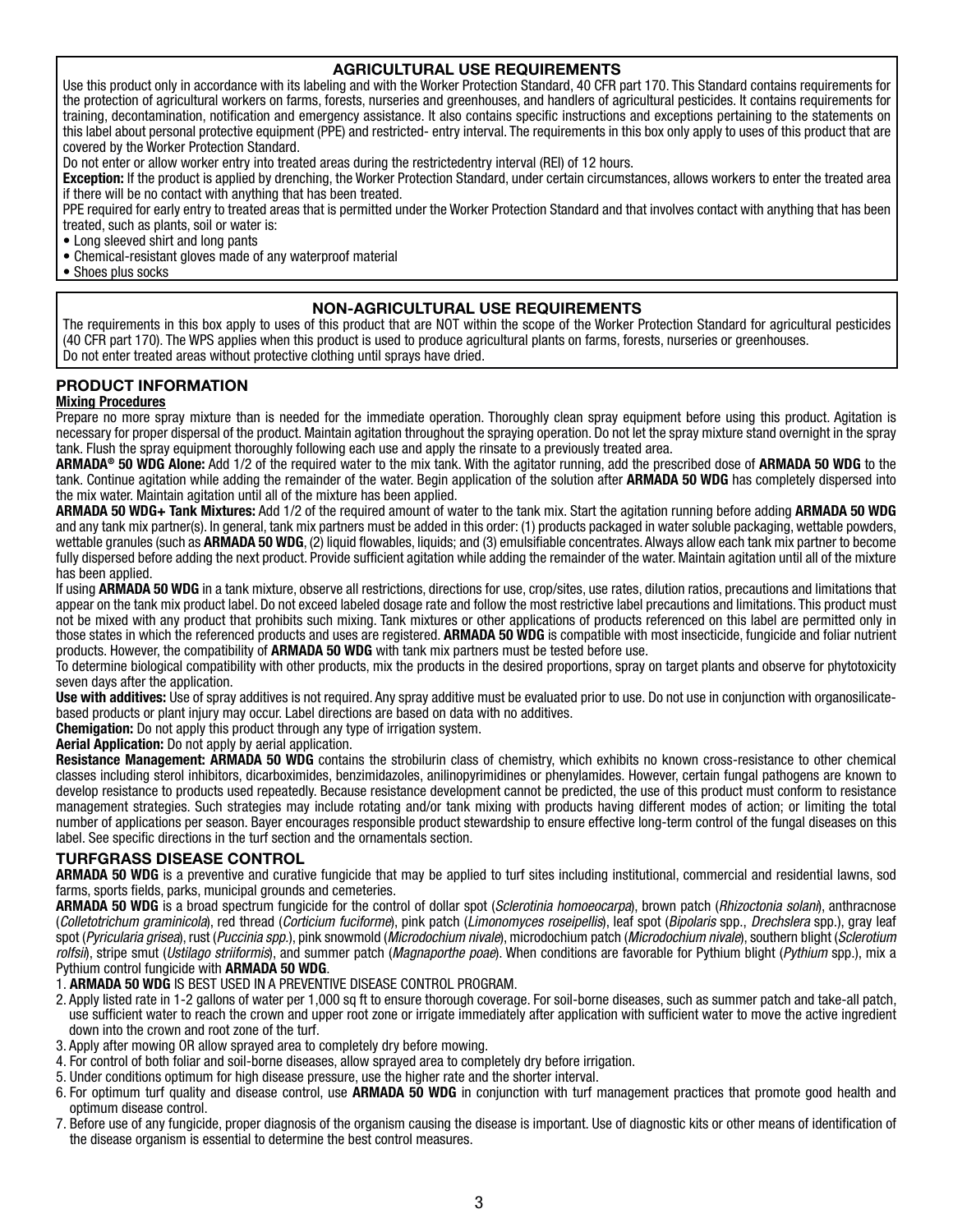# **Plant Health**

Apply **ARMADA 50 WDG** at 1.2 to 1.5 oz/1,000 sq ft to sod production of warm season grasses such as St. Augustine, centipede and Bermudagrass. The following plant health enhancements will be seen 30 to 60 days after application of **ARMADA 50 WDG**; visible leaf greenness and density. Sod laid under shade trees also benefits in turf quality when this application is made prior to transfer.

Apply **ARMADA 50 WDG** at 1.2-1.5 oz /1,000 sq ft 15-30 days pre-harvest for plant health benefits.

### **Resistance Management for Turfgrass**

Do not apply more than 2 sequential **ARMADA 50 WDG** fungicide applications for gray leaf spot control. Do not apply more than 3 sequential applications of **ARMADA 50 WDG** fungicide for all other diseases. Alternate with a fungicide having a different mode of action.

#### **Tank Mixes**

For more broad-spectrum control **ARMADA 50 WDG** can be tank mixed with other fungicides. Check compatibility before tank mixing. **ARMADA 50 WDG** CAN BE APPLIED TO ALL MAJOR TURFGRASS SPECIES. RATES ARE DEPENDENT UPON DISEASE AND THE ORGANISM THAT IT IS INCITED BY.

| TURFGRASS DISEASES CONTROLLED WITH ARMADA 50 WDG |                                                                                                                                                                                                                                                                                                                                                                                                                                                                                                            |                                               |                                                                 |  |
|--------------------------------------------------|------------------------------------------------------------------------------------------------------------------------------------------------------------------------------------------------------------------------------------------------------------------------------------------------------------------------------------------------------------------------------------------------------------------------------------------------------------------------------------------------------------|-----------------------------------------------|-----------------------------------------------------------------|--|
| <b>DISEASE</b>                                   | <b>ARMADA 50 WDG</b>                                                                                                                                                                                                                                                                                                                                                                                                                                                                                       | <b>0Z OF ARMADA 50 WDG PER</b><br>1,000 SQ FT | <b>APPLICATION INTERVAL / TIMING</b>                            |  |
| <b>Dollar Spot</b>                               | Apply when conditions are favorable for disease<br>development.                                                                                                                                                                                                                                                                                                                                                                                                                                            | $0.6 - 1.5$                                   | 14-28 days                                                      |  |
| <b>Brown Patch</b>                               | Apply when conditions are favorable for disease<br>development.                                                                                                                                                                                                                                                                                                                                                                                                                                            | $0.6 - 1.5$                                   | 14-28 days                                                      |  |
| Leaf Spot                                        | Apply when conditions are favorable for disease<br>development.                                                                                                                                                                                                                                                                                                                                                                                                                                            | 0.6                                           | 14 days                                                         |  |
|                                                  | For curative applications.                                                                                                                                                                                                                                                                                                                                                                                                                                                                                 | $1.2 - 1.5$                                   | 21-28 days                                                      |  |
| Anthracnose                                      | Apply when conditions are favorable for disease<br>development.                                                                                                                                                                                                                                                                                                                                                                                                                                            | $0.6 - 1.5$                                   | 14-28 days                                                      |  |
| Summer<br>Patch                                  | Make initial application when the soil tempera-<br>tures reach 65°F. Subsequent applications at<br>21-28 day interval. Do not make more than 3<br>sequential applications.                                                                                                                                                                                                                                                                                                                                 | $1.2 - 1.5$                                   | 21-28 days                                                      |  |
| Gray Leaf Spot                                   | Apply when conditions are favorable for disease<br>development.                                                                                                                                                                                                                                                                                                                                                                                                                                            | $0.6 - 1.5$                                   | 14-28 days                                                      |  |
| Red Thread, Pink Patch                           | Apply when conditions are favorable for disease<br>development.                                                                                                                                                                                                                                                                                                                                                                                                                                            | $0.6 - 1.5$                                   | 14-28 days                                                      |  |
| Rust                                             | Apply when conditions are favorable for disease<br>development.                                                                                                                                                                                                                                                                                                                                                                                                                                            | $0.6 - 1.5$                                   | 14-28 days                                                      |  |
| Southern Blight                                  | Preventive applications only                                                                                                                                                                                                                                                                                                                                                                                                                                                                               | $0.6 - 1.5$                                   | Repeat at 14- day intervals.                                    |  |
| <b>Stripe Smut</b>                               | Make the first application in the spring just<br>before the turf breaks dormancy followed by a<br>second application just prior to the summer heat<br>stress period and a third application when the<br>cool nighttime temperatures of the late summer<br>or early fall return.                                                                                                                                                                                                                            | 0.6                                           | 3 applications / season Spring, Early<br>Summer, and Early Fall |  |
| Microdochium Patch                               | Apply when conditions are favorable for disease<br>development.                                                                                                                                                                                                                                                                                                                                                                                                                                            | $1.2 - 1.5$                                   | Fall-Early<br>Spring                                            |  |
| <b>Pink Snow Mold</b>                            | Apply one application in late fall before snow<br>cover or early spring after snow melts. Do not<br>apply on top of snow.                                                                                                                                                                                                                                                                                                                                                                                  | $1.2 - 1.5$                                   | Late Fall                                                       |  |
| Take-All Patch                                   | Apply 1 to 2 applications preventatively.                                                                                                                                                                                                                                                                                                                                                                                                                                                                  | $1.2 - 1.5$                                   | 28 days                                                         |  |
| <b>Necrotic Ring Spot</b>                        | Apply 1 to 2 applications preventatively.                                                                                                                                                                                                                                                                                                                                                                                                                                                                  | $1.2 - 1.5$                                   | 28 days                                                         |  |
| Large Patch                                      | Apply 1 to 2 applications preventatively when<br>conditions are favorable for disease development.                                                                                                                                                                                                                                                                                                                                                                                                         | $1.2 - 1.5$                                   | 28 days                                                         |  |
| <b>Fairy Ring</b>                                | First application is prescribed in the spring when<br>5 day average daily soil temperatures taken at<br>2 inches are 60-65°F. Make applications in 2<br>gallons water/1,000 sq ft. Water in application<br>with 1/8 to 1/4 inch of irrigation within 6-8 hours<br>after application.<br>Tank mixing with wetting agent will decrease the<br>fungicidal efficacy of ARMADA 50 WDG. Apply<br>wetting agents 2 weeks after the ARMADA 50<br><b>WDG</b> application on routine schedule for wetting<br>agents. | $1.2 - 1.5$                                   | 14-28 days                                                      |  |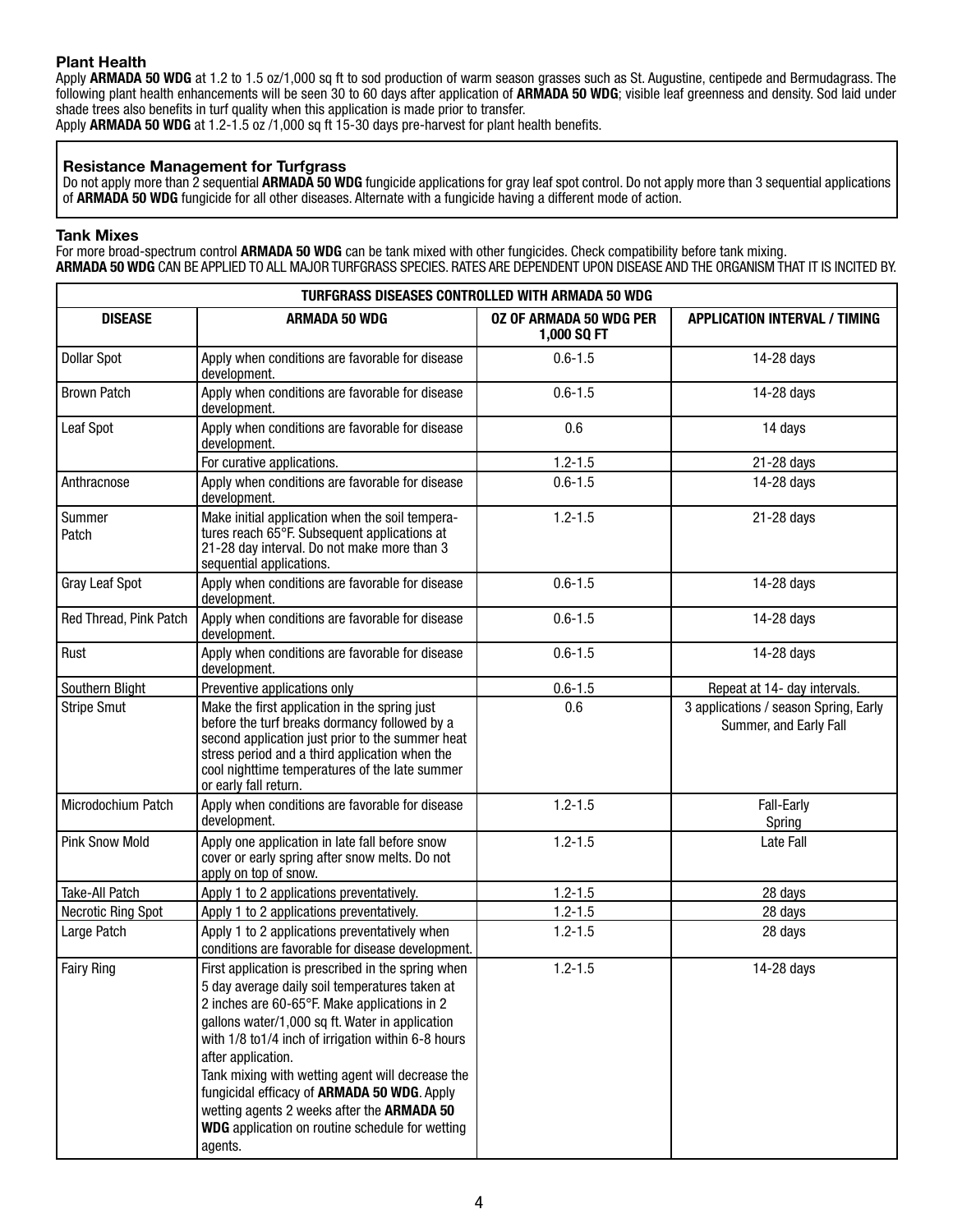For preventive applications, apply when conditions are favorable for disease. Use the higher rate/shorter interval (if a range is given) for curative applications or under severe disease conditions.

# **Maximum Use Rates**

For turfgrass, do not exceed a maximum of 207 oz of **ARMADA 50 WDG** per acre per year (4.76 oz/1000 sq ft).

# **ORNAMENTAL DISEASE CONTROL**

**ARMADA 50 WDG** is a broad-spectrum systemic fungicide for the control of listed foliar and stem diseases of ornamentals and non-bearing fruit trees grown in interiorscapes (to include shopping malls, shopping centers, hotel lobbies) and residential and commercial landscapes.

#### **Use restrictions for ARMADA 50 WDG on Ornamentals.**

- Applications with hose-end sprayers are permitted only for outdoor use on ornamentals.
- Do not use **ARMADA 50 WDG** on bearing fruit trees. **ARMADA 50 WDG** may be used on non- bearing trees. Non- bearing trees are defined as trees that will not bear fruit until at least 1 year after treatment.

| Conversion Table for ARMADA 50 WDG: cup, gram, ounce |                                  |  |  |
|------------------------------------------------------|----------------------------------|--|--|
| $1/4$ Cup = 30.5 grams = 1.07 oz                     | 1/3 Cup = 40.7 grams = 1.43 oz   |  |  |
| 1/2 Cup = 61 grams = 2.14 oz                         | $3/4$ Cup = 91.5 grams = 3.21 oz |  |  |
| 1 Cup = 122 grams = $4.28$ oz                        |                                  |  |  |

# **Interiorscape, Commercial and Residential Landscape Applications**

**Foliar Diseases: ARMADA 50 WDG** will control foliar diseases of ornamental plants when applied as a foliar spray to the plant species listed on this label. Apply 3 to 9 oz **ARMADA 50 WDG** per 100 gallons of spray solution. Apply as a full-coverage spray to the point of drip and repeat at 14 to 28 day intervals until the threat of disease is over. Begin applications when conditions are favorable for disease development and continue until the threat of disease is over. Use higher rates or shorter intervals under high disease pressure. Do not exceed a maximum of 207 oz of **ARMADA 50 WDG** per acre per year (4.76 oz/ 1000 sq ft).

| <b>PLANTS</b>       |                 |                                                      |                      |                   |
|---------------------|-----------------|------------------------------------------------------|----------------------|-------------------|
|                     |                 | <b>FLOWERING AND FOLIAGE PLANTS</b>                  |                      |                   |
| Ageratum            | Cineraria       | Geranium                                             | Kalanchoe            | Rose              |
| Aster               | Crassula        | Gerbera                                              | Marigold             | Salvia            |
| Begonia             | Dahlia          | Grape Leaf                                           | Nephthytis           | Sedum             |
| Calendula           | Daisy           | lvy                                                  | Pansy                | Snapdragon        |
| Canna               | Delphinium      | Hollyhock                                            | Petunia              | <b>Sunflowers</b> |
| Carnation           | <b>Dianthus</b> | Hydrangea                                            | Phlox                | Zinnia            |
| Chrysanthemum       | Four O'Clock    | Iris                                                 | Poinsettia           |                   |
|                     |                 | ORNAMENTAL SHRUBS, TREES AND NON-BEARING FRUIT TREES |                      |                   |
| Amelanchier         | Crape myrtle    | Juniper                                              | Pittosporum          |                   |
| Apple (non-bearing) | Cypress.        | Leucothoe                                            | Plum (non-bearing)   |                   |
| Azalea              | Leyland         | Lilac                                                | Potentilla           |                   |
| Barberry            | Dogwood         | Mock-Orange                                          | Privet               |                   |
| <b>Buckthorn</b>    | Euonymus        | <b>Mountain Laurel</b>                               | Pyracantha           |                   |
| Camellia            | Gardenia        | Ninebark                                             | Rhododendron         |                   |
| Cedar               | Hawthorn        | Paulownia                                            | Spirea               |                   |
| Cherry(non-bearing) | <b>Hemlock</b>  | Pear (non-bearing)                                   | Viburnam             |                   |
| Crabapple           | Holly           | Photinia                                             | Vitex                |                   |
| <b>SHADE TREES</b>  |                 |                                                      |                      |                   |
| Ash                 | Chestnut        | Locust                                               | Poplar               | Willow            |
| Aspen               | Cottonwood      | Maple                                                | <b>Russian Olive</b> |                   |
| <b>Birch</b>        | Elm             | 0ak                                                  | Sycamore             |                   |
| <b>Buckeye</b>      | Fir             | Pine                                                 | Walnut               |                   |

**NOTICE TO USER:** Plant tolerance to **ARMADA 50 WDG** has been found to be acceptable on all ornamentals that it has been tested on with the exception of Petunia, Violets and New Guinea impatiens. Due to the large number of species and varieties of ornamentals plants, it is impossible to test every one for tolerance to **ARMADA 50 WDG**. Neither the Manufacturer nor the Seller has determined whether or not **ARMADA 50 WDG** can be used safely on ornamental plants not specified on this label. The professional user must determine if **ARMADA 50 WDG** can be used safely prior to commercial use. In a small area test the labeled rates on a small number of plants for phytotoxicity prior to widespread use. Before using **ARMADA 50 WDG** in tank mixture with other products, test the mixture on a small number of plants for phytotoxicity prior to widespread use. Before using **ARMADA 50 WDG** on ornamental plants that are not listed on this label, test **ARMADA 50 WD**G on a small scale first.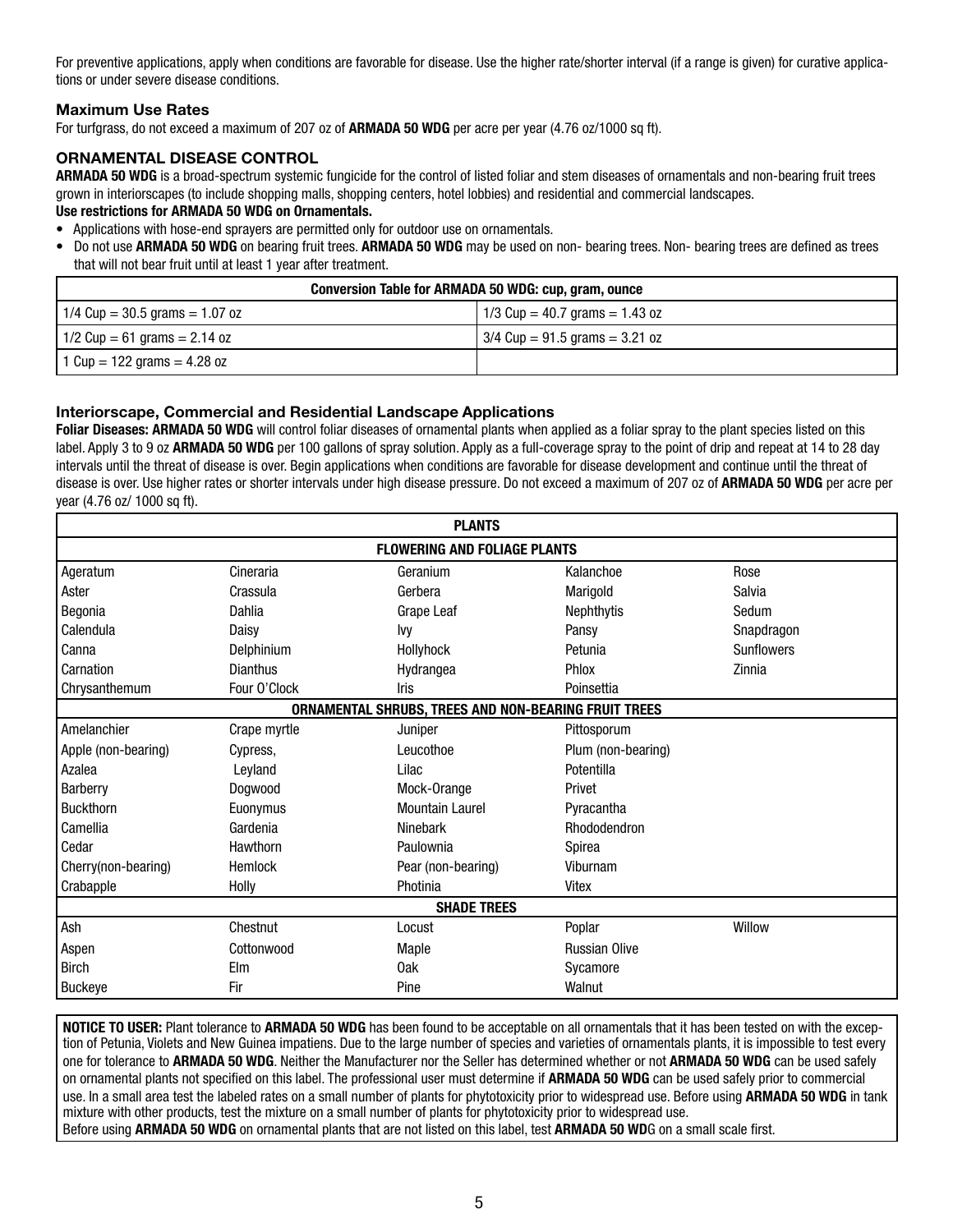| <b>COMMON AND SCIENTIFIC NAMES OF DISEASES CONTROLLED BY ARMADA 50 WDG</b> |                                                                           |                                                        |  |
|----------------------------------------------------------------------------|---------------------------------------------------------------------------|--------------------------------------------------------|--|
| <b>COMMON NAME</b>                                                         |                                                                           | <b>SCIENTIFIC NAME</b>                                 |  |
| Anthracnose                                                                | Apiognomonia veneta<br>Colletotrichum gloeosporioides<br>Discula quercina | Gloeosporium aridum<br>Glomerella cingulata            |  |
| <b>Black spot</b>                                                          | Diplocarpon rosae                                                         |                                                        |  |
| Downy mildew                                                               | Peronospora spp.                                                          |                                                        |  |
| Leaf spot                                                                  | Cercospora spp.<br>Entomosporium spp.                                     | Septoria spp.                                          |  |
| Powdery mildew                                                             | Erysiphe spp.<br>Microsphaera spp.<br>Oidium spp.                         | Podosphaera spp.<br>Sphaerotheca spp.<br>Uncinula spp. |  |
| Rust                                                                       | Coleosporium spp.<br>Gymnosporangium spp.<br>Melampsoridium spp.          | Phragmidium spp.<br>Puccinia spp.<br>Uromyces spp.     |  |
| Scab                                                                       | Cladosporium spp.                                                         | Venturia inaequalis                                    |  |

# **Maximum Use Rates in Ornamentals**

For ornamental plants do not exceed a maximum of 207 oz of **ARMADA 50 WDG** per acre per year (4.76 oz/1000 sq ft).

# **Conifer and Christmas Tree Applications**

| <b>PRESCRIBED APPLICATIONS</b>                                                                                                                                                                                                                                                                                                                                                                                                                                                                                                                                                                                                                                                                                                                                                                                                                                                                                                                                                                |                                                                                                                                                                                                                 |        |  |  |
|-----------------------------------------------------------------------------------------------------------------------------------------------------------------------------------------------------------------------------------------------------------------------------------------------------------------------------------------------------------------------------------------------------------------------------------------------------------------------------------------------------------------------------------------------------------------------------------------------------------------------------------------------------------------------------------------------------------------------------------------------------------------------------------------------------------------------------------------------------------------------------------------------------------------------------------------------------------------------------------------------|-----------------------------------------------------------------------------------------------------------------------------------------------------------------------------------------------------------------|--------|--|--|
| Christmas Trees (Except Concolor Fir)                                                                                                                                                                                                                                                                                                                                                                                                                                                                                                                                                                                                                                                                                                                                                                                                                                                                                                                                                         | <b>Stem and Cone Rusts</b><br><i>Cronartium</i> spp. (Fusiform)<br>Peridemium spp.<br>Endocronartium Harknessii (Gall)<br>Tip blight Sirococcus strobilinus<br>Lophodermium Needlecast<br>Lophodermium pinestri | 9 oz/A |  |  |
| Apply specified dosage per acre or per 100 gal of water as a full coverage, dilute spray as needed. Full coverage of the trees is essential for maximum<br>control. Use of nonionic spray adjuvant is prescribed. Time applications appropriately for the specific disease being controlled. A maximum of 207 oz of<br><b>ARMADA 50 WDG</b> may be applied per acre per season (4.76 oz/1000 sq ft).<br>For rusts, begin applications when the needles break through the fascicle sheath. Make additional applications at 14 to 21-day intervals. Stop when<br>galls become pale to white color. For tip blight, begin applications to coincide with bud break. Make two additional applications at 14-day intervals.<br>For Lophodermium needlecast, begin applications to coincide with spore release, normally beginning in mid-July and ending in mid-October. Make<br>applications at 21-day intervals. Extend interval to 28 days if spore release is light or dry weather is expected. |                                                                                                                                                                                                                 |        |  |  |
| Pine (Seedlings)<br>(Except California)                                                                                                                                                                                                                                                                                                                                                                                                                                                                                                                                                                                                                                                                                                                                                                                                                                                                                                                                                       | <b>Pine Rust</b><br>(Fusiform rust)                                                                                                                                                                             | 9 oz/A |  |  |
| Begin application prior to infection period and repeat as necessary at 14 to 21-day intervals depending upon disease pressure. Use lower rates in areas                                                                                                                                                                                                                                                                                                                                                                                                                                                                                                                                                                                                                                                                                                                                                                                                                                       |                                                                                                                                                                                                                 |        |  |  |

of low disease incidence and higher rates in areas of severe disease incidence. A maximum of 207 oz of **ARMADA 50 WDG** may be applied per acre per season (4.76 oz/1000 sq ft). A spreader-sticker is needed to help adhere spray solution to the pine trees. Do not apply **ARMADA 50 WDG** on recent grafted scions until one year after grafting.

# **Restrictions for Applications on Conifers and Christmas Trees**

1. For ground application, use a minimum of 50 gals of water/A.

- 2. To avoid spray drift, do not apply when conditions favor drift beyond the target area. Avoid spray overlap. For information on spray equipment and calibration, consult sprayer manufacturers and state recommendations. For specific local directions and spray schedules, consult the current state agricultural experiment station recommendations.
- 3. Use of spray additives are not required. Any spray additive must be evaluated prior to use. Do not use in conjunction with organosilicate-based products or plant injury may occur. Label directions are based on data with no additives.

# **Resistance Management for Ornamentals**

**ARMADA 50 WDG** contains a site-specific fungicide belonging to the strobilurin class of chemistry. Fungal pathogens are known to develop resistance to fungicides with a specific mode of action. When site-specific fungicides are used without a clear resistance management strategy, resistance development may be rapid, particularly with greenhouse use.

**ARMADA 50 WDG** exhibits cross-resistance to other strobilurins and fungicides within the **S**trobilurin **T**ype **A**ction and **R**esistance group (**STAR** compounds), but there is no known cross-resistance to fungicides of other classes including sterol inhibitors, dicarboximides, benzimidazoles, anilinopyrimidines, phenylpyrroles or phenylamides.